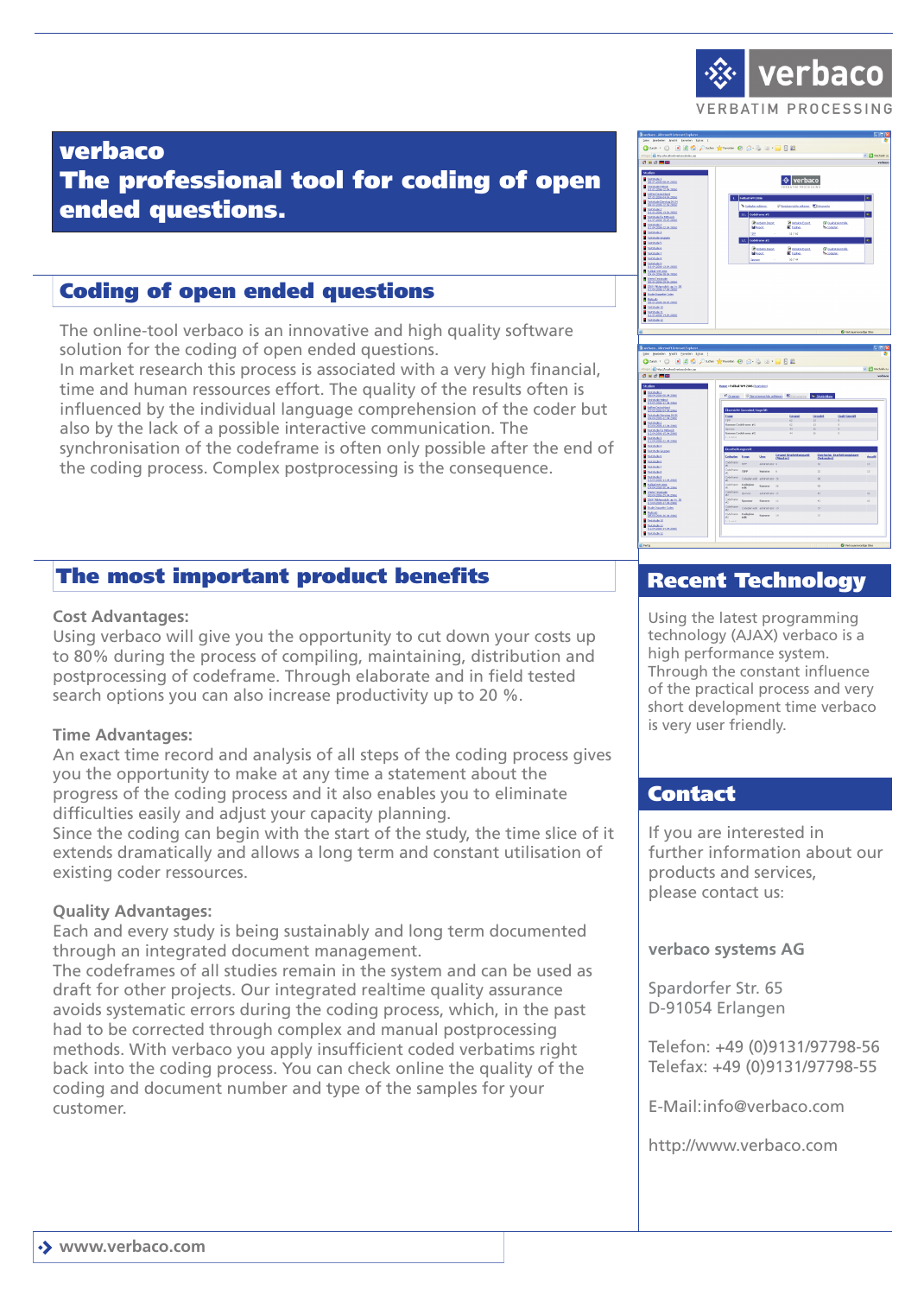## Functional Range

With verbaco you can show the entire process of the coding of open ended questions. These specific features are included:

- ◆ Extensive codeframe-setup and –management functions
- Multilingual codeframe including master-codeframe-concept
- $\rightarrow$  Import- and translation functions for codeframes
- Variety of different research-methods (CAPI/WAPI/CATI)
- ◆ Documentation of study time and the number of coded verbatims
- $\rightarrow$  Archiving of all study-relevant documents
- $\rightarrow$  Rights management for all users within the coding process
- $\rightarrow$  Classification of the coders with their qualification
- $\rightarrow$  Import, editing and possibility of the translation of verbatims
- $\rightarrow$  Setup of the topliner in realtime including sort sequence
- ◆ Coding input optimized for keyboard and/or mouse
- $\rightarrow$  Search functions in the codeframe with the display of all overcode sections
- $\rightarrow$  Semi- automatic coding for single-word coding
- ◆ Optimized for teamwork (centralized and decentralized)
- $\rightarrow$  Coding of mediafiles is possible (e.g. wav or bmp)
- $\rightarrow$  Quality assurance in realtime
- A broad variety of search options: serialstatus, verbatim, coder or single codes
- $\rightarrow$  Post training of coders in realtime
- Stensive reportingtool



# System Requirements

The verbaco engine is completely written in Java with the benefits of high performance AJAX technology embedded. verbaco does not require a specific system. You only need one of the following browsers: Microsoft Internet Explorer version 6.0 or higher. Mozilla Firefox 1.0 or higher.

## International Projects

- Worldwide collaboration in the coding process is now possible through webcharacter and integrated multilinguality.
- $\rightarrow$  The complex synchcronisation of the codeframes and the combining of results of international studies is no longer a matter through the implementation of a central master-codeframe with multilingual codeframe-labels.